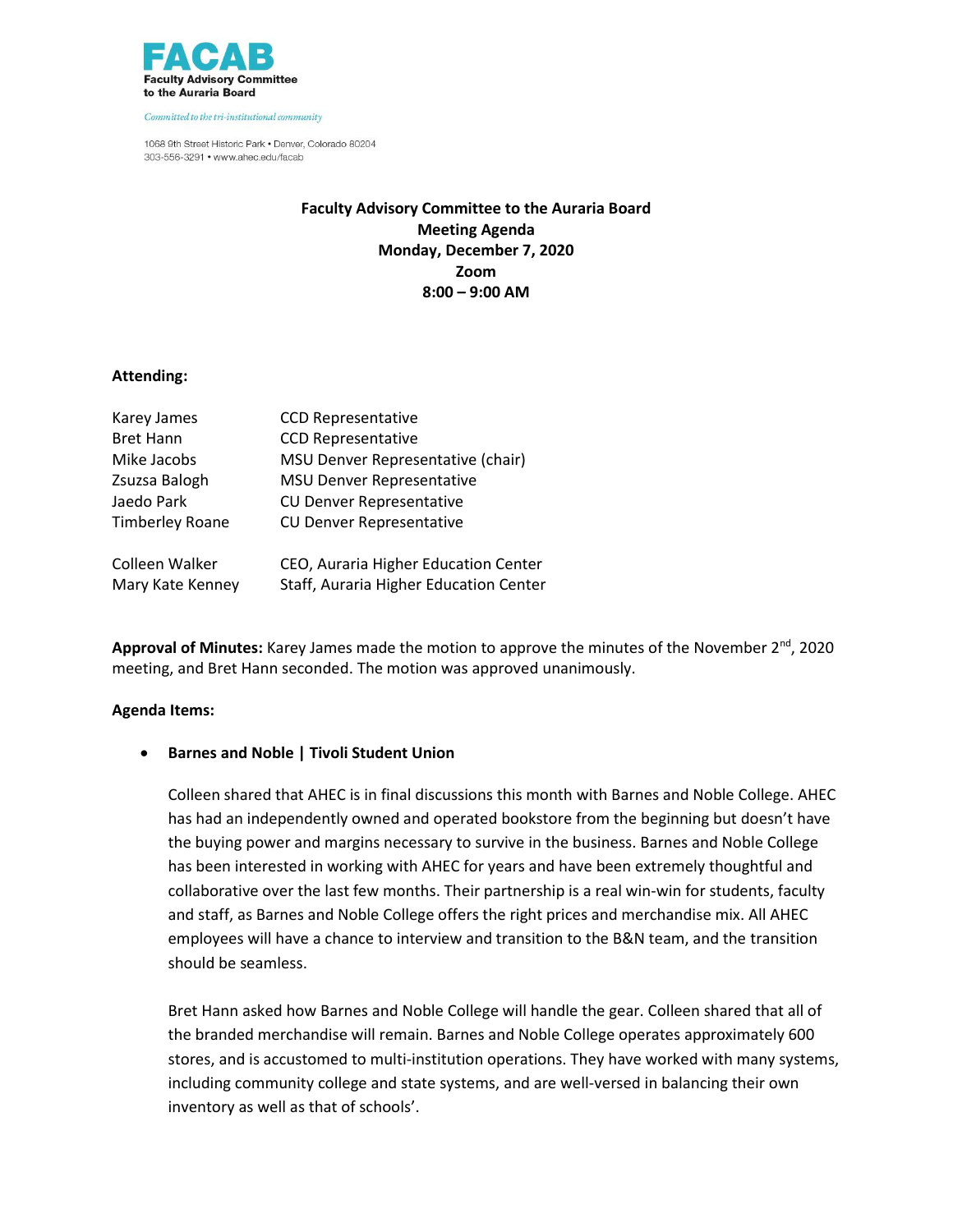

1068 9th Street Historic Park . Denver, Colorado 80204 303-556-3291 • www.ahec.edu/facab

> Bret Hann also asked that, if the future of bookstores is uncertain, does AHEC care about books? Colleen shared that we do care about books for now, noting that bookstores will be shrinking their footprint quite a bit, and that the industry is changing dramatically. These reasons underscore the importance of a partnership with Barnes and Noble College, an organization so ahead of the curve. Bret noted that bookstores seem to have survived somehow.

> Bret asked if AHEC has spoken with Tattered Cover and inquired as to whether they have the capacity to operate a bookstore on campus. Colleen shared that Bill Mummert had spoken with them, but that the college market is different than the independent bookstore market. Recently, Bill and Colleen spoke with Follet and Barnes and Noble College, which are the major campus bookstore vendors in the U.S.

Colleen shared that later this week, AHEC will provide more public communication about this change in order to reach a broader audience. This change will also bring more revenue to the Tivoli.

## **AHEC 3.0 Strategic Planning**

Colleen shared that the strategic planning process was scheduled to begin in May 2020, and was delayed due to COVID-19. The process will hopefully begin in January, but AHEC is still working on the final timeline. Colleen has selected CREDO as a partner and is looking forward to their cooperation in this process. This strategy will help AHEC build a vision and direction for our campus. Colleen described two eras in the Auraria Campus' history: its initial years, and its progress over the last decade, including the concept of the neighborhood. The purpose of the strategic planning process is to envision what the next phase in Auraria's history will be. This process, and the next phase of Auraria's history, will incorporate institution-wide goals and a forward-focused vision for the campus.

AHEC will work with FACAB, as well as hear from the business and neighborhood communities. AHEC wants to make the campus vibrant and resilient for the student population, as well as the population surrounding campus, for the benefit of all of the institutions on the Auraria Campus. Colleen likened the strategic plan to a seed for planting – it is a process that will grow as people continue to work, learn, and connect on the campus. Additionally, the strategic plan will help define how AHEC will get the attention of potential students, inspiring them to apply to AHEC schools and retaining them throughout their educational career. While AHEC as an organization is not directly involved in programming, place and space are important elements to recruitment and retention. In 2026, the campus will celebrate 50 years of history. In this context, what is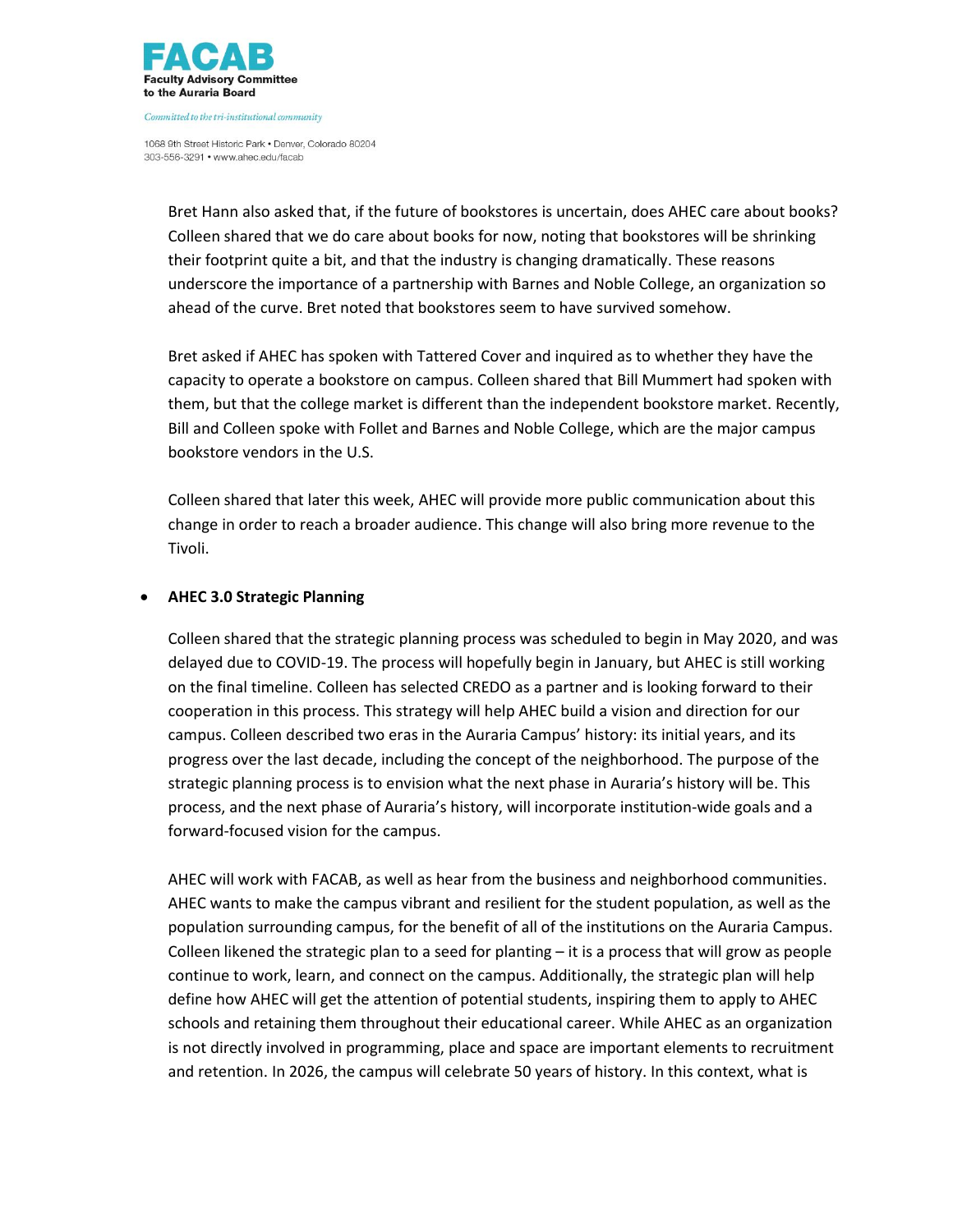

1068 9th Street Historic Park . Denver, Colorado 80204 303-556-3291 • www.ahec.edu/facab

> AHEC's place and space in the City of Denver? These topics will be discussed at the AEC and ABOD meetings.

Bret Hann noted that because of the pandemic, AHEC is learning that we can deliver education in different ways, and that students have different preferences. The same can be said of downtown businesses, with employees working from home reducing the cost of paying for office space. Brett asked how much physical class space campus will need in the future, noting that in his program, demand for online classes have dramatically increased, while not everyone prefers online learning. The future of campus may involve the repurposing of old spaces and integrating new spaces to make up for potentially smaller classroom space.

Karey James is doing research on millennials and remote work. While not a millennial, she relates to the topic because she has been working remotely and enjoys it. She doesn't need an office with photos on the wall, and can work from any space with her laptop. Karey noted that she doesn't know if there will be other faculty like her, who would rather be remote part time and give up office space. Karey does not want to go back to more constricting, closed-in spaces to do work, but does enjoy coming to campus.

Timberley Roane asked how quickly decisions regarding the strategic plan are being made, as well as for clarification about the timeline of the process. Colleen shared that AHEC will be finalizing the timeline this week, including a leadership retreat, focus groups for each institution, and a community day for AHEC to inspire broad engagement with the community. The entire process is estimated to occur from January until June. Colleen noted that University of Colorado Denver is also beginning their own specific strategic plan at the same time. Timberley wanted to add that Chancellor Marks has pushed back against University of Colorado system-wide transitions to online models, noting that when students are polled, they do not express a desire for online learning. What students are looking for is a space to get away from their families that is dedicated to learning, to get outside of the house and into private, quiet spaces. Students desire having localized discussion with an option to add virtual learning, without a complete transfer to digital spaces. Undergraduate students are more curious about renting a space on campus where they can leave textbooks, have pictures on the wall, and create a personalized space.

Bret Hann asked if there are personalized work spaces currently available on campus. Timberley Roane said that they do exist in business settings, and Bret noted that it's a similar concept. Timberley shared that this concept is similar to study pods. In the first year center, this concept is being discussed with student organizations – creating dedicated spaces for both organizations and majors to maintain personalized pods. This will allow students to socialize with others following similar academic and social courses. Colleen shared that the library is having great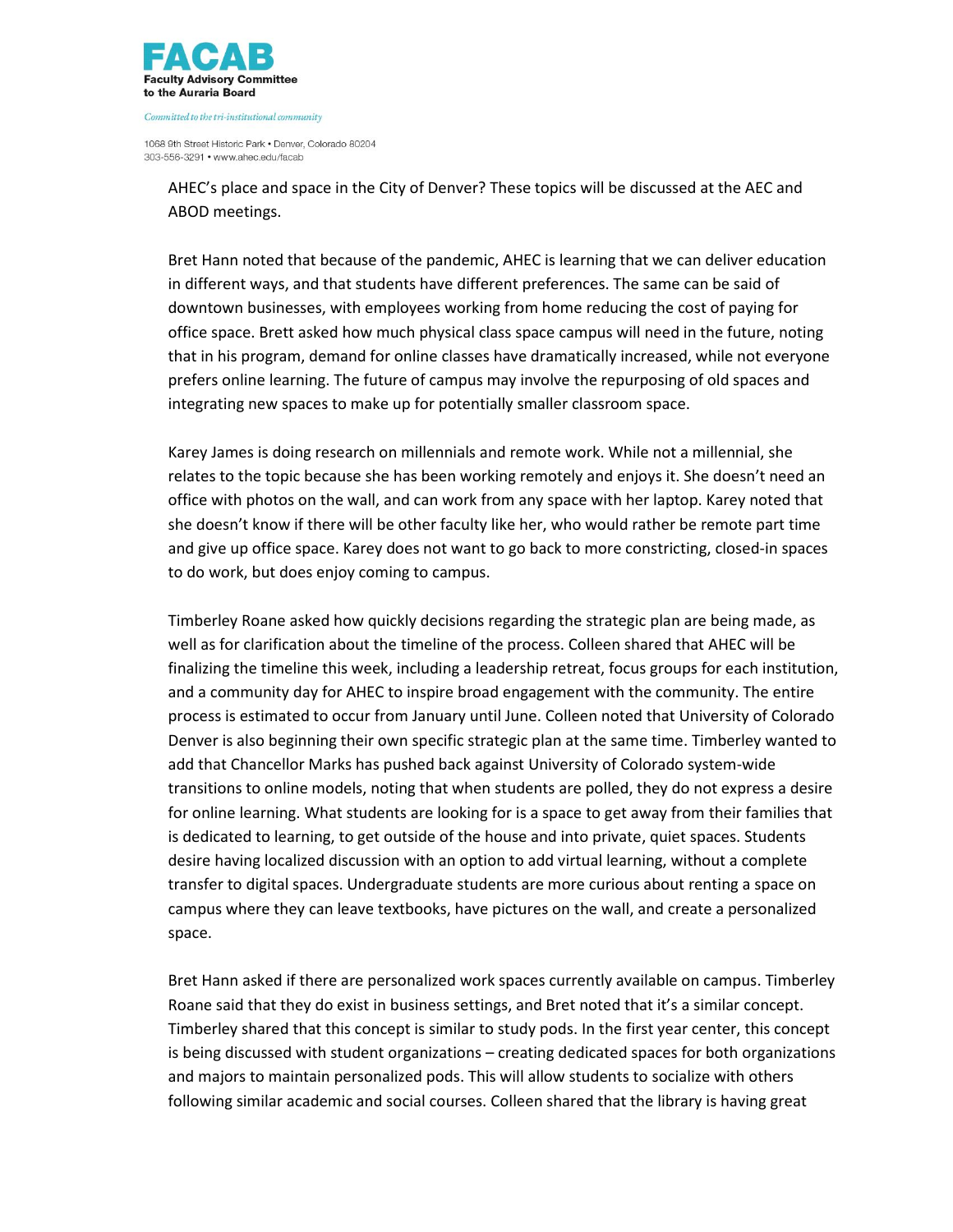

1068 9th Street Historic Park . Denver, Colorado 80204 303-556-3291 • www.ahec.edu/facab

success developing their own "flex spaces" as well, and are similarly doing a strategic plan, which Timberley confirmed. The library is truly tri-institutional, funded by all three partners and AHEC operations, but it is unclear if they've included the partners in their strategic planning. Timberley believes they have a tri-institutional or four-institutional committee, and is happy to reach out to see if she can figure out who is spearheading this effort, as well as to make sure that there is institutional representation. Colleen noted both Timberley and Karey's comments as the duality we have to consider now. AHEC wants the space to be meaningful, functional and intentional as well, especially as a commuter campus.

Michael Jacobs added that he sees both Karey and Timberley's points and agrees. At Metropolitan State University Denver, faculty members are concerned about going all online because many still want to teach in-person. Some leadership have shared that it's not MSU's plan to go all online, as there are already schools that have been in the online business for over 25 years and are successful and proficient. Michael thinks MSU's plan is to adopt a hybrid learning model when campus life starts to return to a social living atmosphere. A survey of over 250 students revealed that most want to be back on campus, socializing and going to class even introverted students. Only two students surveyed have loved the online learning atmosphere. These answers depend on the kind of student as well. Some students have a hard time learning at home due to their family atmosphere or kids. Commuting to campus offers a break from home life, when students can come into class and focus. Michael agrees with Colleen's comment, and with Bret's comment, and hopes there are no plans to sell empty space on campus with the hopes of reimagining these space. Colleen confirmed that no spaces will be sold. Empty campus spaces represent valuable real estate in the city, and these spaces could be multilayer environments. Michael noted that campus has had a hard time integrating into the city, having built more of a wall with new campus spaces. Michael loves what Colleen is talking about, and wonders how to better integrate with the city without losing what we need and compromising our mission.

Colleen shared that Nan Ellen, Dean of the School of Architecture, facilitated that discussion in last year's Board retreat. AHEC has natural competition on campus among partners. Nan said that when she looks at the DDP plan, she sees a plan that has been talked about for a decade with no results. She wonders; how does an organization get out of its own way? Campus businesses have gotten territorial and competitive with each other, but AHEC does not rise to the occasion. Nan challenged us to get out of our own way to push the campus forward for all campus partners. That transcends each individual institution; rising tides lift all boats.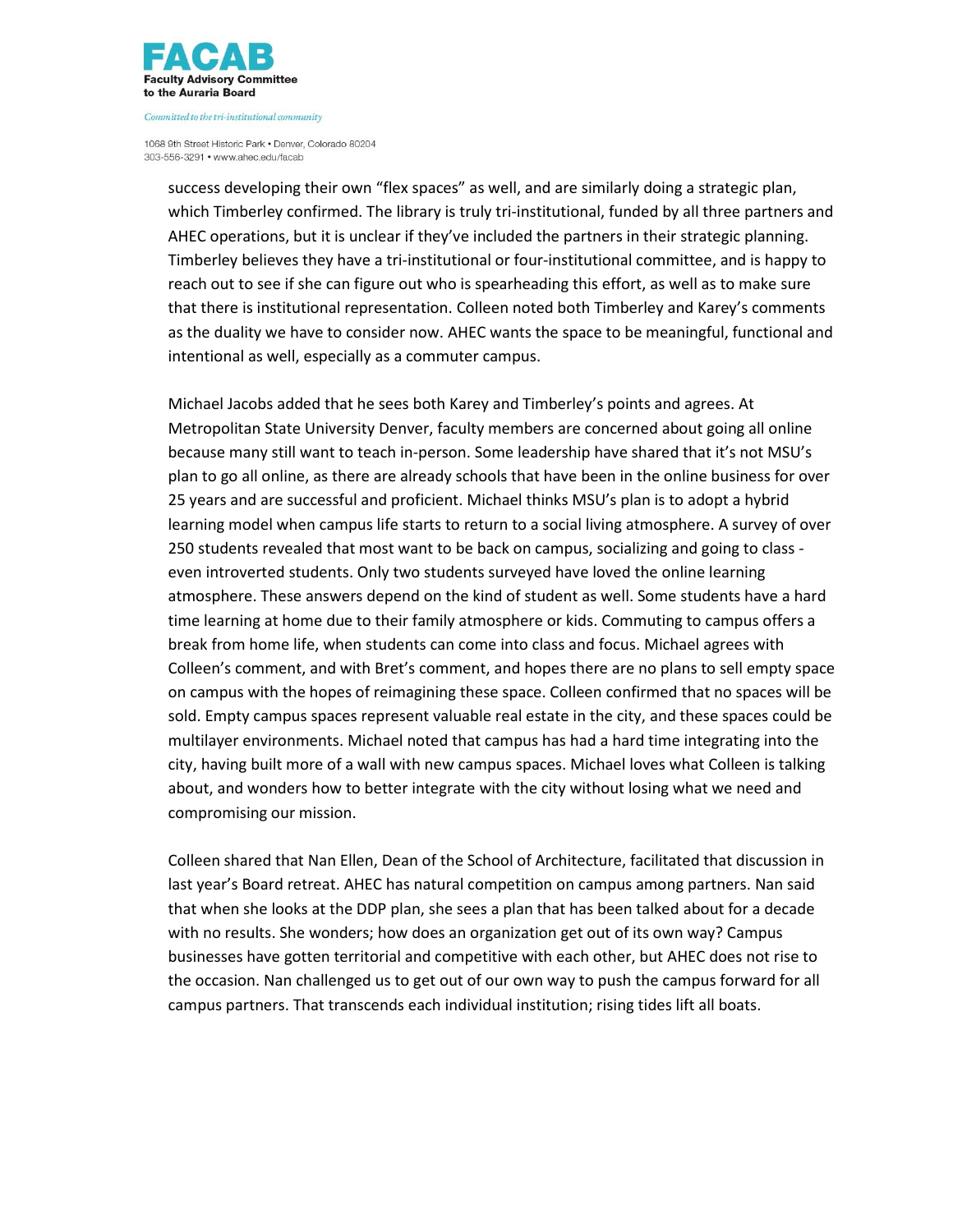

1068 9th Street Historic Park . Denver, Colorado 80204 303-556-3291 • www.ahec.edu/facab

### **Spring 2021 Return to Campus Plan Updates**

Colleen prefaced this item by sharing that she has an 18-year-old daughter who is a freshman at CU Boulder, and that her two closest freshman friends have both withdrawn their acceptance to the school. The freshman experience, on that traditional path, is in jeopardy. The disconnection and loss of community, even at a big institution, is lonely and devastating, and it is taking all of her effort to just get across the finish line.

Bret Hann also has a daughter who is a freshman in Washington State. She is currently in a dorm by herself, and hated it because she didn't know anyone in her dorm. She is moving out to a house, because freshman don't have to stay in a dorm anymore.

Michael Jacobs noted that with MSU, it appears that most classes and organizations will be online, as far as he is aware. Some students like it and some don't, but everyone is getting through, and are excited to have a vaccine shortly and for things to change. MSU has been considering a late start eight-week course to begin in March. Spring enrollment is down 19%.

Bret Hann added that Community College of Denver has just added two late starts for English majors. In fall, students were waiting to see what would happen as COVID developed, and there was a surge of late enrollment. Enrollment is down 27% for the spring semester. Many students tried starting this fall, and are now choosing to wait until next fall. CCD is offering a hybrid learning model for Fall 2021, because getting to campus is a challenge for many students, between parking fees and bus trips.

Michael Jacobs hears that some of the online courses were great, and most seemed to be a disaster for others.

Jaedo Park shared that University of Colorado Denver is still planning for most courses to be online for Spring, citing that there has been low enrollment in classes.

Colleen shared that she is lobbying at the Governor's level for a solution to the RTD pass for students, faculty and staff.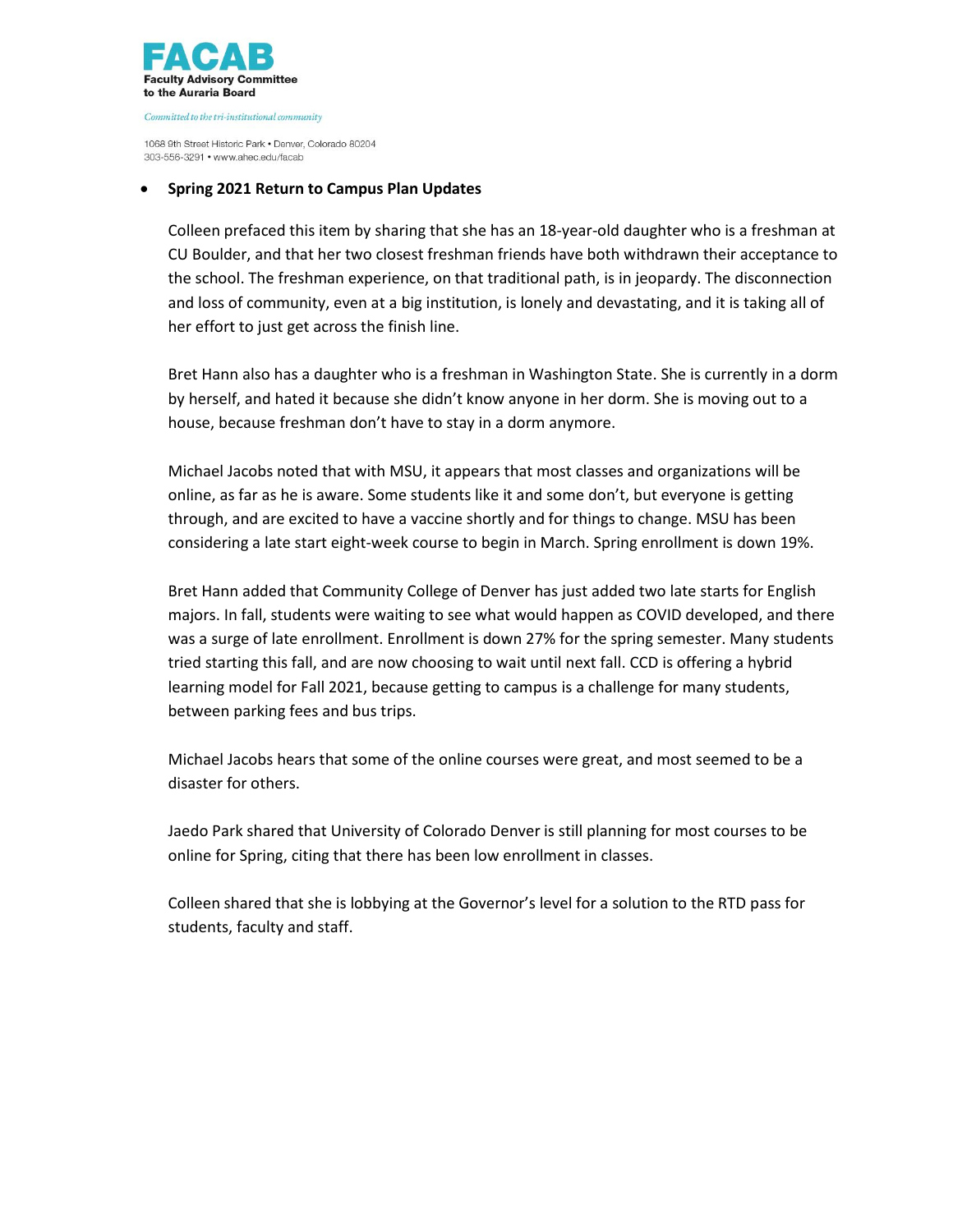

1068 9th Street Historic Park . Denver, Colorado 80204 303-556-3291 • www.ahec.edu/facab

## **Tivoli Re-Imagining | Preliminary Survey Findings** *(8:40am)*

Jennifer Cordes, Jen Rittler, and Jason Bentley

Jen Rittler has been doing most of the work on the survey, and will share the findings. The outreach methodology for the preliminary survey has included a campus survey, focus groups, and committee meetings. This process of listening and discovering, synthesizing the information, and brainstorming solutions will shape the future of the Tivoli.

Jen highlighted that so far, the survey has received over 1,100 responses, resulting in a 90% completion rate. Most responses happened on the first day, which is one key factor for the survey's success thus far. The Tivoli satisfaction rate averaged at 3.7 out of 5.

Student responses by institution – Metro has highest number there for undergraduate students Faculty responses by instruction – community members were typically alumni

One survey question asked how students and faculty see the Tivoli as central gathering space. On a sliding scale ranging from 1 to 10, most students indicated a 3 – revealing that while we may think of Tivoli as a gathering place, many students do not. Bret Hann asked if this is separated by instruction; Jen shared that they can, and will dive into this for the final report. Jennifer shared that this was somewhat expected, as each neighborhood model has a central space.

Students indicated that the most challenging aspect of visiting the Tivoli was getting lost, followed by being unable to find amenities and services.

Colleen asked about whether members of the focus groups see the Tivoli as one of the factors in potential students selecting to come to Auraria for their education. Jen confirmed that yes, they feel that the Tivoli is important in that decision. Jen gathered the data around transfer rates and is continuing to analyze it, but there is a high transfer rate between the institutions and many see their journey including all three institutions. Many students choose this campus for that reason. Colleen shared that this would be a revelation for executive and student success teams to inform broader long-term strategic thinking. Jennifer shared that Tivoli provides a recruiting opportunity for all institutions.

Anecdotally, Bret Hann added that it's great to have CCD students see MSU and CU Denver students and realize that they too can move on to four-year institution.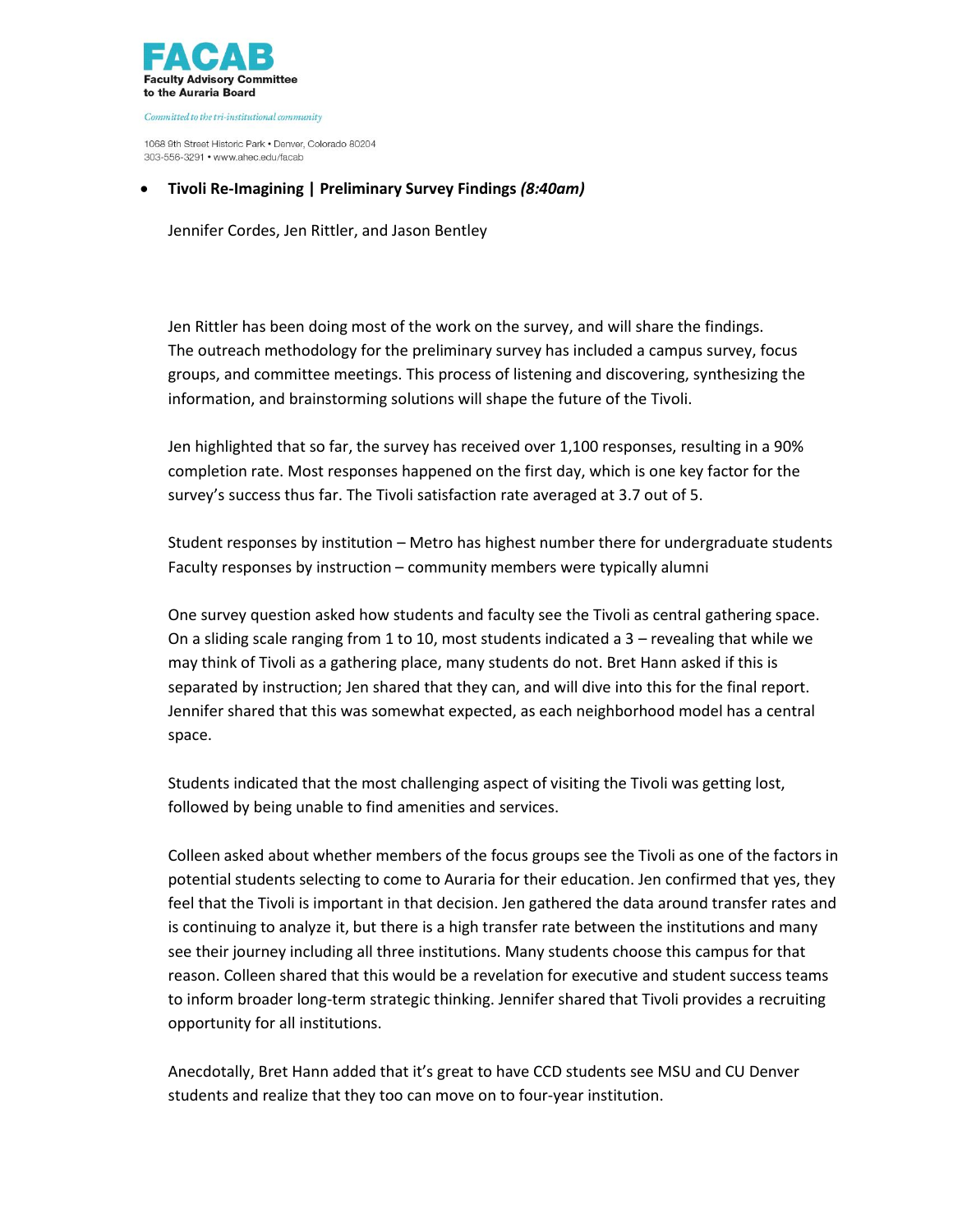

1068 9th Street Historic Park . Denver, Colorado 80204 303-556-3291 • www.ahec.edu/facab

Jennifer noted that qualitatively, students are very busy. In terms of food, the idea of a graband-go is rising to top. Campus faculty strict about tardiness to class, and campus does not provide many grab-and-go options. Additionally, Jen has also heard great ideas around the needs of commuter students. Such ideas include a space for commuter students to heat up and prepare meals brought from home, as well as commuter lounges and lockers where personal belongings can be temporarily stored. Additional ideas include a spot to do laundry as well as play pool – "Suds and Duds" – and a secure shower concept. Because of homelessness and the homeless population at the Tivoli, students don't feel as safe as they would like to in their student center. There are existing talks about compartmentalizing the building, making it easier for late night services and police monitoring.

Jason echoed all of that, and added that the main takeaway from the survey and focus groups is that there's tremendous opportunity for Tivoli to fill many roles that are missing on campus – it's centrally located, and the food could be more convenient (basement is impediment.) Additionally, partitioning off conferencing for its own hours would allow for a safer, easier to manage building.

Jenn noted that she is fascinated by people who have been at Tivoli for decades with rich knowledge of the building and how it has evolved. She is thinking about how the recommendations will think about the Tivoli, and that there's so much opportunity to shift perceptions. Concerns about security, safety and wayfinding, and many architectural improvement will need to be addressed in order to change these perceptions. People don't want to lose the historic charm of the Tivoli, but also don't want it to feel dark and dingy. Increasing frontage and visibility for the businesses, as well as adding more light, will improve perceptions of the space.

Timberley dropped in a mail and printing service idea into the chat, and asked if there is anything like that on campus. These do not exist on campus, but there are small Amazon drop zones in some residence halls. Timberley added that mailboxes would be helpful as well, serving as a permanent mail location on campus for students who move residence halls. Karey mentioned a car charging station, and that when cars are locked in for 30 minutes or so, people end up going inside to buy something. We're right off the freeway, and could help with foot traffic. Anne mentioned that several charging stations exist in the garage, and Colleen noted that we don't do a good job of advertising these amenities. Karey asked about technology and if there's a double charge for EV charging and parking. Colleen shared that our technology has lagged from what Karey shared, and would have to update that.